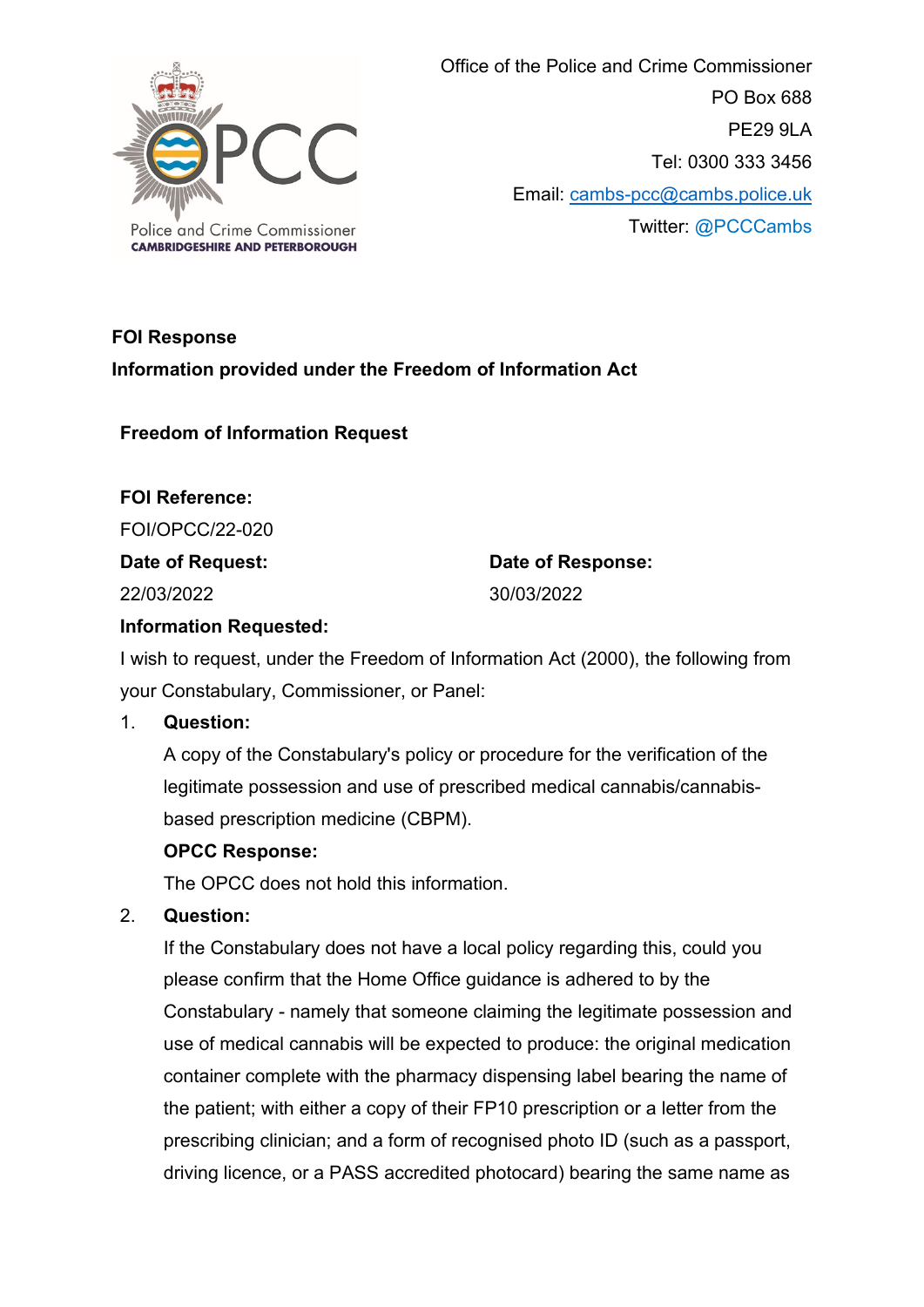displayed on the dispensing label and the copy of the FP10 or clinician's letter.

## **OPCC Response:**

The OPCC does not hold this information.

## 3. **Question:**

If your Constabulary does not have a policy relating to this, could you please provide the Constabulary's policy regarding compliance with the PSED (Public Sector Equality Duty), especially with regards to the avoidance of discrimination against disabled people for the legitimate possession and use of a prescribed medication.

# **OPCC Response:**

The OPCC does not hold this information.

## 4. **Question:**

A copy of any internal briefing documents provided to police officers regarding the existence of - and the process for the verification of prescribed medical cannabis flower or other CBPM's following the Home Office Circular 2018: 'Rescheduling of cannabis-based products for medicinal use in humans' and The Misuse of Drugs (Amendments) (Cannabis and Licence Fees) (England, Wales and Scotland) Regulations 2018 which allowed the prescribing of medical cannabis (CBPM).

## **OPCC Response:**

The OPCC does not hold this information.

# 5. **Question:**

The named lead for the Constabulary for matters pertaining to the verification of medical cannabis (CBPM).

## **OPCC Response:**

The OPCC does not hold this information.

## 6. **Question:**

The Constabulary's policy or position relating to the recognition of unaccredited card schemes such as Cancard or MedCannID, if such a policy exists.

## **OPCC Response:**

The OPCC does not hold this information.